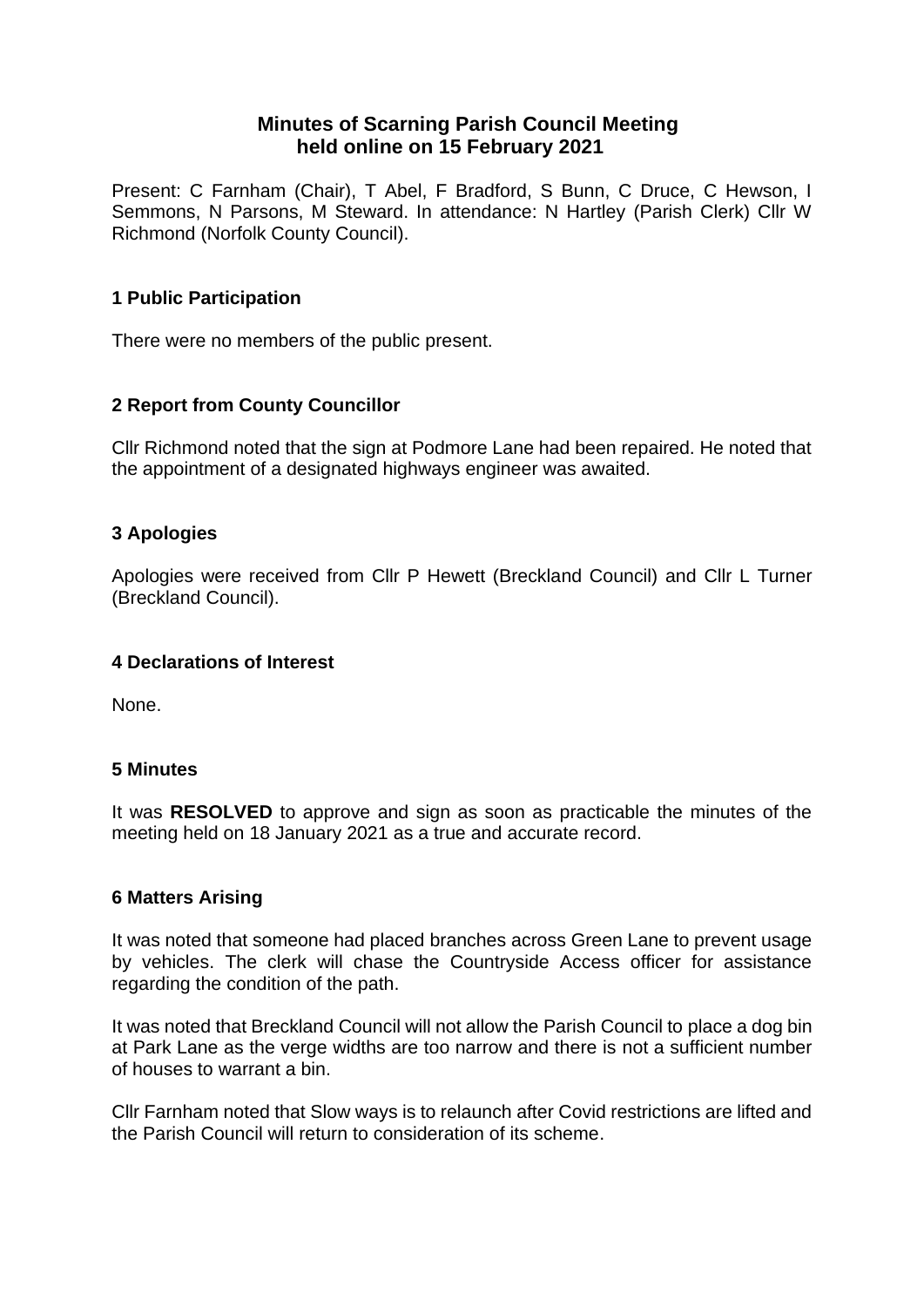# **7 Planning**

7.1 Breckland Council decisions:-

Scarning Village Hall Trust, Scarning Village Hall 3PL/2020/1440/F Proposed storage shed Approved Approved

2, Wright Drive 3PL/2020/1443/HOU Proposed first floor extension over garage Approved

7.2 Applications considered

Meerkova, 1 Chestnut Road 3PL/2021/0174/HOU First floor extension to front elevation over front study No objection

Peacehaven, Podmore Lane 3PL/2021/0066/F Proposed garage and annex

No objection subject to an agreement that the annex and garage cannot be sold separately.

## **8 Finance**

8.1 It was **RESOLVED** to make the following payments in accordance with the Budget:-

Chq 102241 Jemco, No dog signs for Water Meadows play areas, £56.79 102242 Logic Red Web Design, update parish website, £499

- 102243 Abel Groundworks, fell trees at Dereham Road and cut back trees at Chapel Lane (former Highway Surveyors land) £900
- 102244 Mansfield Fencing, to move goal on water meadows, supply new matting, new wooden goal and backboards, erect noticeboard, make repairs, install bench and litter bin & signs, & install new posts, £2,025
- 8.2 The following payments were received

 Norfolk Community Foundation, grant to new fencing at Meadows, £3,894 E & P Fox, newsletter ad, £125

8.3 The meeting received a report of Actual Expenditure to Budgeted Expenditure

## **9 Clerk's report**

The meeting received a copy of the Clerk's report.

## **10 Payroll Provider**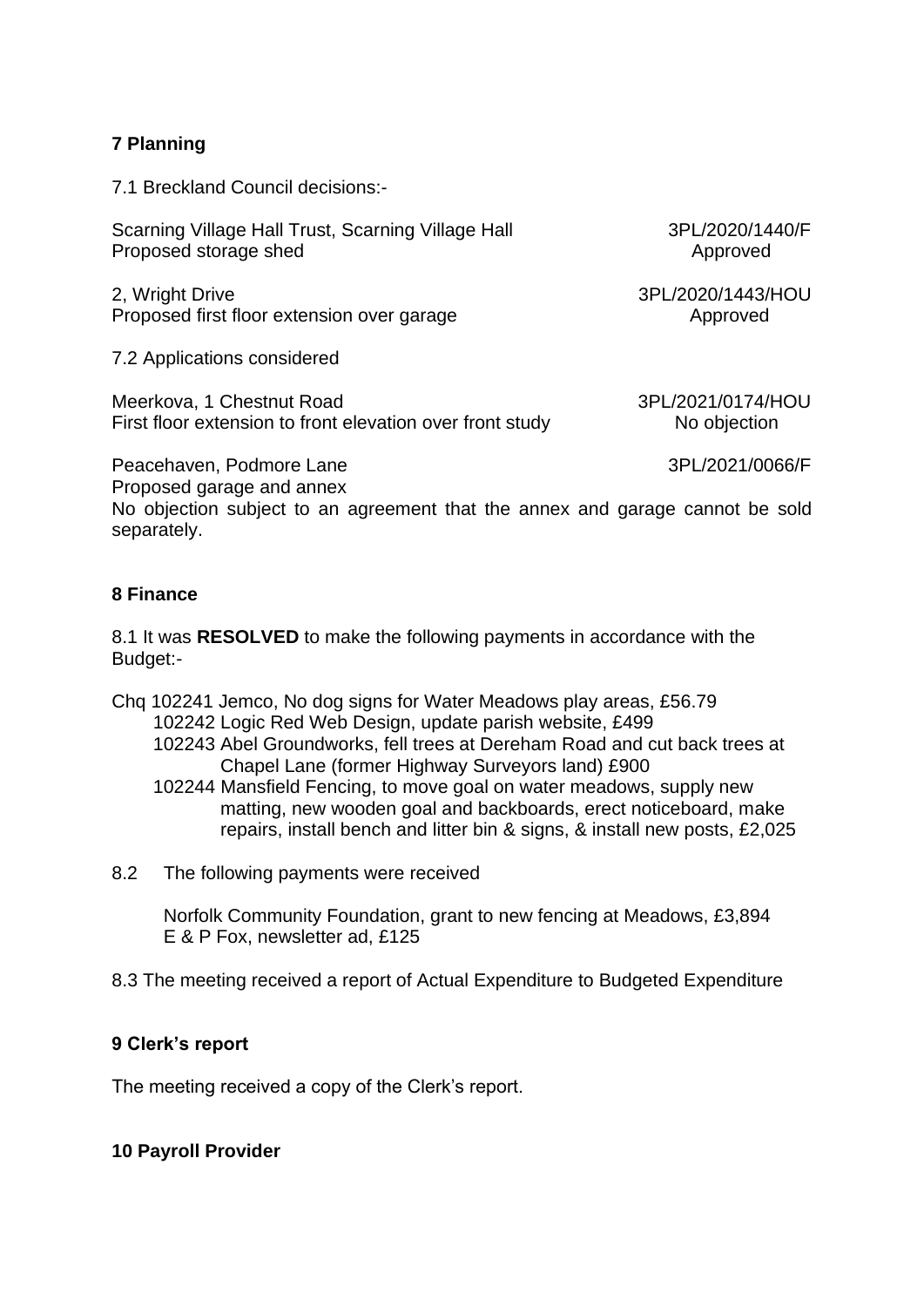It was **RESOLVED** to appoint SCS Accounting Systems as the Council's new payroll provider from 1 April 2021.

## **11 Council Assets**

The Council considered whether it should be carrying out an evaluation of its assets and those of Scarning Fuel Allotment charity. It was **RESOLVED** to put together a document showing full details and maps of those areas owned by the Parish Council and the Fuel Allotment charity. Cllr Parsons and the clerk to liaise. The Council will hold a village tour in the summer.

## **12 Former Highway Surveyors Land at Chapel Lane**

The Council considered a request to purchase the former Highway Surveyors Land at Chapel Lane. The Council had sought guidance from the Charity Commission. Cllrs Druce and Hewson suggested that the Parish Council should not sell any land unless the Council was desperate for funds. It was **RESOLVED** to make no decision until the Council has put together and discussed the above document (see 11).

## **13 Christmas Tree Lights**

The Council's contractor had advised that the Christmas tree lights need to be replaced. It was **RESOLVED** to purchase a new set of lights from Lights4Fun, which provided the original lights.

## **14 Scarning Water Meadows**

Breckland Council is to cut its side of the Meadows this year and has agreed a joint contractor, Peter Frizzell. It was noted that the contractor will not remove the cuttings off site, but will put them in piles. It was **RESOLVED** to appoint Peter Frizzell to cut the half of the meadows nearest the stream. The clerk will seek guidance from Norfolk Wildlife Trust in terms of when the meadow is cut and also regarding Lucy's Meadow.

## **15 Additional Signs for Blackthorn Drive play area**

It was **RESOLVED** to purchase additional signs for the Blackthorn Drive play area to be installed when the new fence is erected at the small play area. These are to match the current signs at one of the two gates.

## **16 Accessibility Report**

The Council considered a request for an Accessibility Report for the two Water Meadows play areas, as well as the play area at Shipdham Lane. It was **RESOLVED** to request an Accessibility Report for each area and to tie the annual play equipment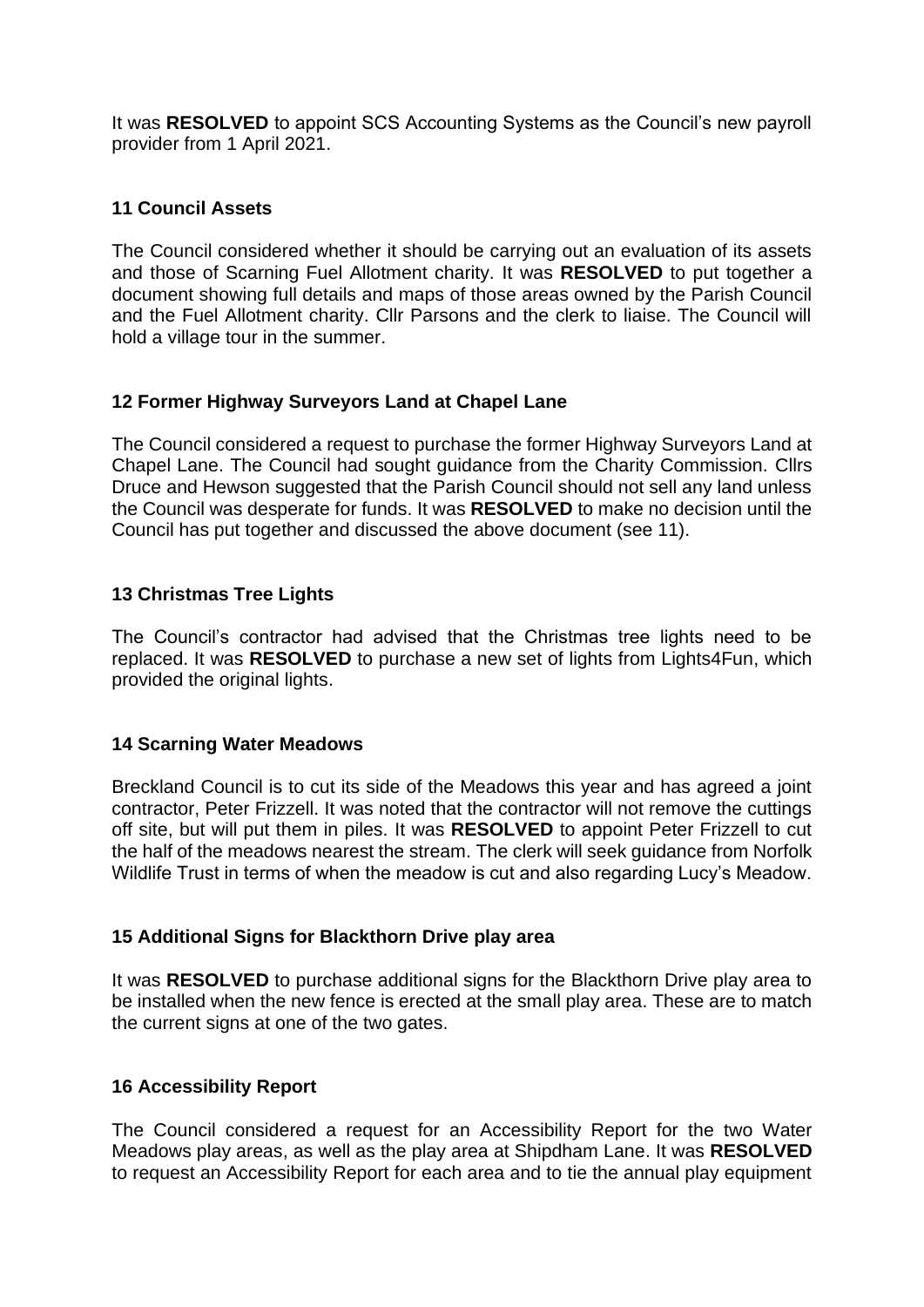safety reports together so that these are carried out at the same time in order to reduce costs. The Accessibility Reports and play safety reports will be linked to the Parish Council's current timetable.

# **17 Co-option Policy**

It was **RESOLVED** to approve a revised Co option policy.

## **18 Mid Norfolk Flood Partnership**

A Flood Partnership has been established by George Freeman, MP. The Council has already reported areas of flooding. In addition, the Council reported flooding at the ford at Bushy Common and requested that the river is cleared out.

Cllr Richmond will meet with the new designated highways engineer regarding the ditch and road at the Fen Road/Broadway junction.

## **19 Wild Flower Roadside Verges**

The Council considered a proposal for wild flower roadside verges. It was **RESOLVED** to ask Norfolk County Council if it will designate one or more areas for wild flowers and arrange cutting accordingly.

## **20 Items for inclusion in the next agenda**

A parish memorial to those who have died of Coronavirus.

Repairs to the entrance/exit to the playing field at Blackthorn Drive.

The fence at the Ted Ellis play area.

Jubilee celebrations 2022.

How the Parish Council spends its funds.

A new flower box on the old Dereham Road.

## **21 Next Parish Council meeting**

The next Parish Council meeting will be held online on 15 March 2021 at 7.30pm.

**A resolution was passed (under the Public Admission to Meetings Act 1960) to exclude members of the public and press for the following confidential staffing item.**